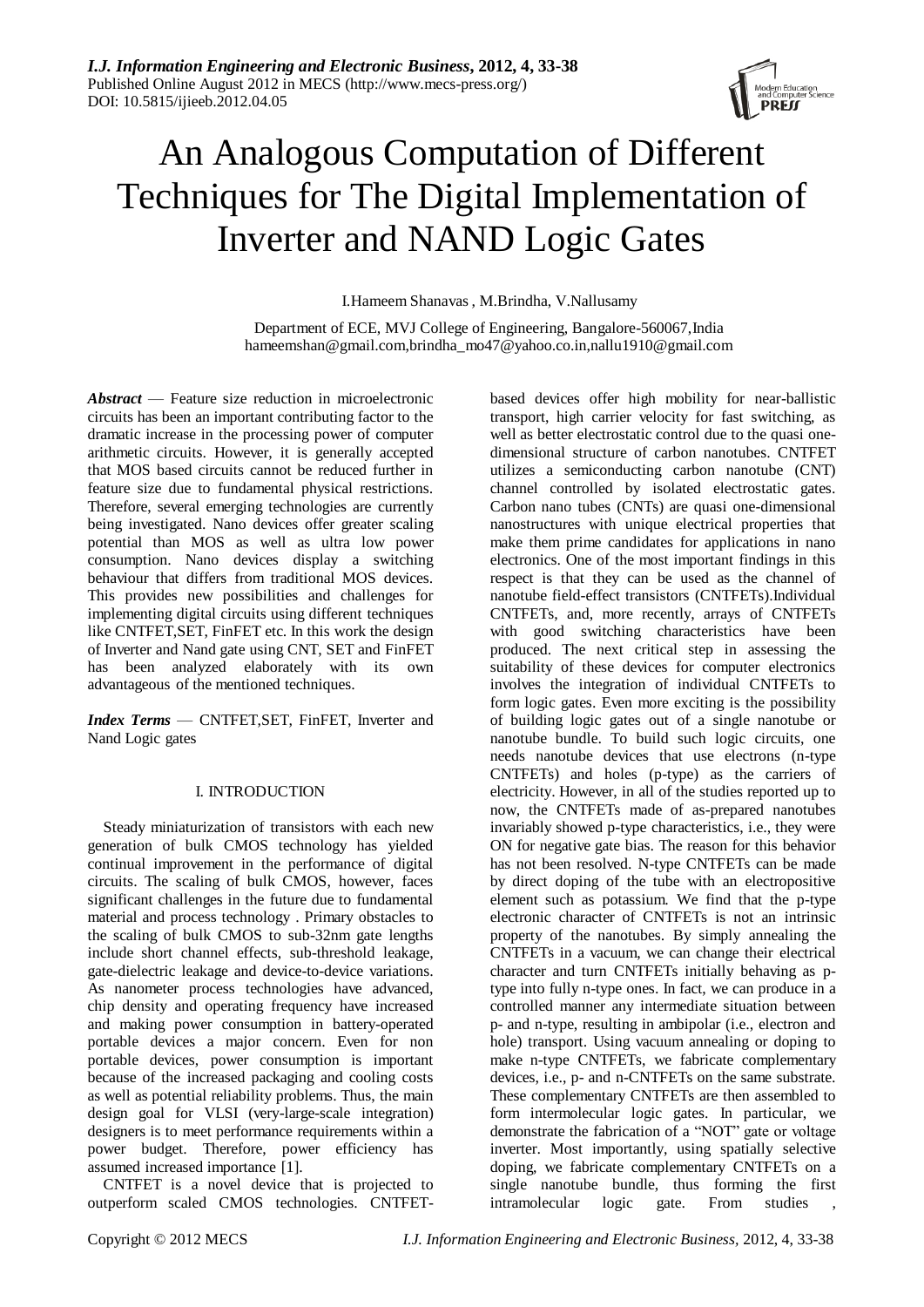semiconducting SWNT (diameter 1.4 nm, band gap \_0.6 eV) dispersed from a 1,2-dichloroethane solution on an oxidized silicon substrate pre patterned with gold electrodes.The nanotubes are side-bonded to these electrodes and the conductive backside of the Si wafer is used as the gate.[2].

Fin-type field-effect transistors (FinFETs) are promising substitutes for bulk CMOS in nano-scale circuits. It is observed that in spite of improved device characteristics, high active leakage may remain a problem for FinFET logic circuits. Leakage is found to contribute 31.3% of total power consumption in poweroptimized FinFET logic circuits. Various Fin- FET logic design styles, based on independent control of FinFET gates[3].

#### II.CARBON NANOTUBES

Silicon-based integrated circuit technology is approaching its physical limit as the device dimensions scale to the nanometer regime[4]. In the post silicon era, carbon nanotube field effect transistor (CNTFET) is a promising candidate for future integrated circuits because of its excellent properties like near ballistic transport [5], high carrier mobility (103–104 cm2/V s) in semiconducting carbon nanotube (CNTs) [6,7], and easy integration of high-k dielectric material resulting in better gate electrostatics. CNTs are basically hollow cylinders of rolled-up graphene sheet composed of one or more concentric layers of carbon atoms in a honeycomb lattice arrangement. Depending on the direction in which the nanotubes are rolled (chirality), they can be either metallic or semiconducting [8]. In a nanotube, low bias transport can be nearly ballistic across distances of several hundred nanometer and it is attractive for nanoelectronic applications due to its excellent electrical properties. The carbon nanotube field-effect transistor thus already achieved widespread attention as possible alternative to nanoscale MOS transistor. Due to the similar I-V characteristics of CNTFET as that of MOS devices, qualitatively most of the CMOS circuit can be implemented using CNTFET

### **2.1.CNTFET Model**

Carbon Nano tube Field effect transistor (CNTFET) is a novel device that is projected to outperform scaled CMOS technologies. CNTFET based devices offer high mobility, high carrier velocity for fast switching as well as better electrostatic control. CNTFET utilizes a semiconducting carbon nano tube channel controlled by isolated electro static gates.CNTs are used in the channel region of the CNTFET. Different types of CNTFET have been demonstrated in the literature. There are mainly two types of CNTFET: Schottky barrier CNTFET (SB-CNTFET) and MOSFET-like CNTFET as shown Fig. 1.



Fig.1 (a) Schottky barrier CNTFET (b) MOSFET-like **CNTFET** 

In SB-CNTFET the channel is made of intrinsic semiconducting CNT and direct contacts of the metal with the semiconducting nanotubes are made for source and drain regions. The device works on the principle of direct tunneling through the Schottky barrier (SB) at the source-channel junction. The barrier-width is modulated by the application of gate voltage, and thus, the transconductance of the device is controlled by the gate voltage. In MOSFET-like CNTFET doped CNTs are used for the source and drain regions and channel is made of intrinsic semiconducting CNT. A tunable CNTFET with electrical doping is also proposed. It works on the principle of barrier-height modulation by the application of gate potential.

The SB-CNTFETs to design basic logic circuits. Before going into the realization of the high performance digital circuits using CNTFETs, let us discuss our simulation model. It has the compact model of double gate (DG) SB-CNTFET with ambipolar characteristics. It is a surface potential-based SPICE compatible model which is used to simulate the CNTFETs with ballistic behavior. This model is applicable to a range of CNTs with diameter between 1 to 3 nm. Figure 2 and 3 shows the digital implementations of NOT and NAND using CNT respectively.



Fig. 2. CNTFET inverter schematic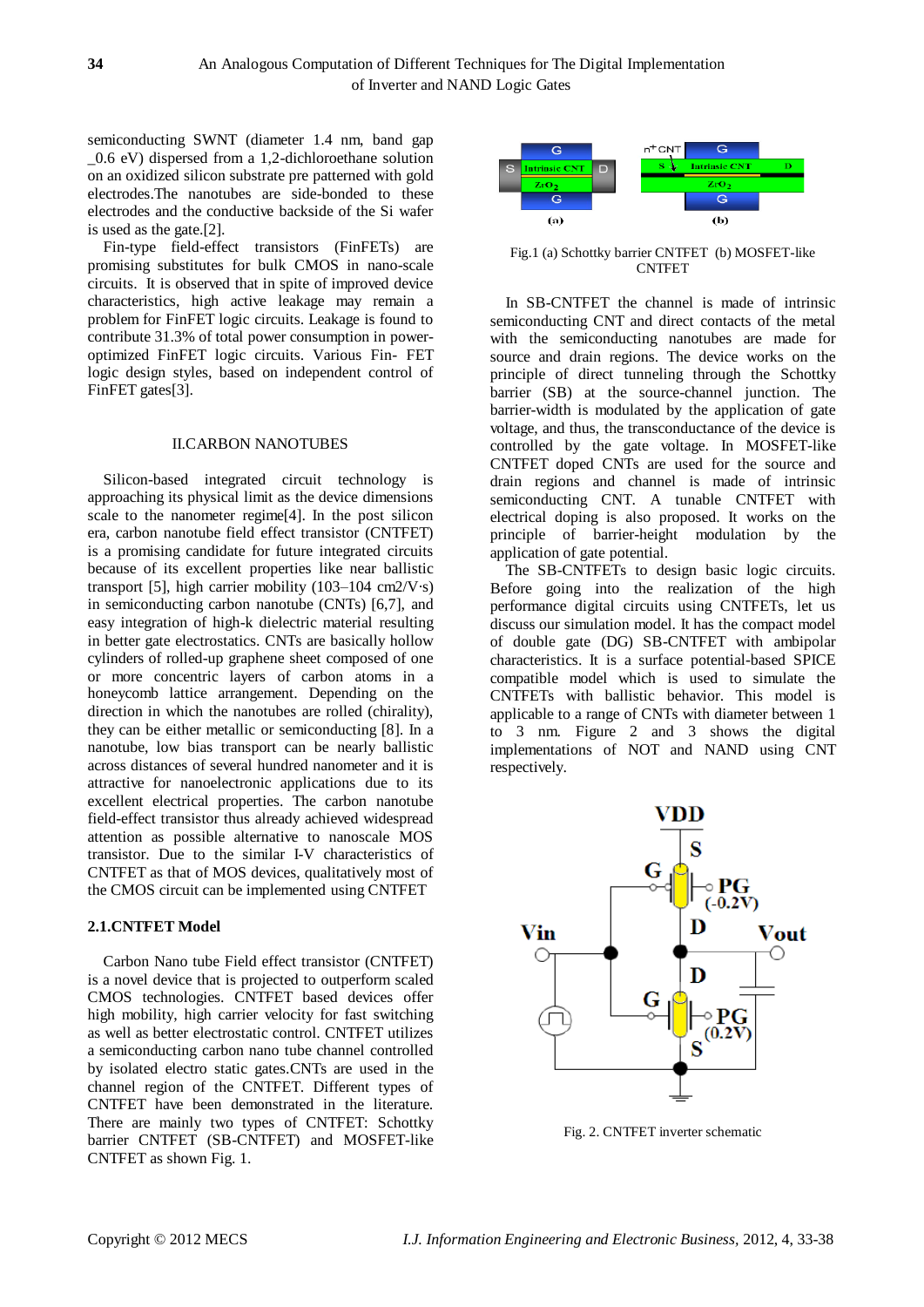

Fig. 3. Two input NAND gate using CNTFET.

### III. SINGLE ELECTRON TRANSISTOR

The single electron transistor or SET is a new type of switching device that uses controlled electron tunneling to amplify current. An SET is made from two tunnel junctions that share a common electrode. A tunnel junction consists of two pieces of metal separated by a very thin  $(-1 \text{ nm})$  insulator. The only way for electrons in one of the metal electrodes to travel to the other electrode is to tunnel through the insulator. Since tunneling is a discrete process, the electric charge that flows through the tunnel junction flows in multiples of e, the charge of a single electron. An SET can be made by placing two tunnel junctions in series.



Fig.4 Simulation model of SET

The two tunnel junctions create what is known as a "Coulomb island" that electrons can only enter by tunneling through one of the insulators. This device has three terminals like a ordinary field effect transistor: the outside terminal of each tunnel junction, and a "gate" terminal which is coactively coupled to the node between the two tunnel junctions. The capacitor may seem like a third tunnel junction, but it is much thicker than the others so that no electrons can tunnel through it. The capacitor simply serves as a way of setting the electric charge on the Coulomb Island. When the gate voltage is set to zero, very little tunneling occurs

through the two tunnel junctions. This opposition to tunneling is called the Coulomb blockade. However, when the gate voltage is raised to e/2Cg, which corresponds to half of the charge of an electron on the plates of the gate capacitor, the tunneling current goes up dramatically. The charge on the gate capacitor can be set to non-integral number of electron charges because charge transfer in metals is continuous. This voltage controlled current behavior makes the SET's operation much like that of a field effect transistor, but on a much smaller scale.

Usually electrons move continuously in the common transistors, but as the size of the system goes down to nanoscale (for example, the size of metal atoms can be several nm, and the size of semi-conductive particles can be several tens nm), the energy of the system is quantamized, that is, the process of charging and discharging is discontinuous. The energy for one electron to move into the system is:  $Ec = e^{**2} / 2C$ where C is the capacitance of this system. (1) This Ec is called Coulomb blockade energy, which is the repelling energy of the previous electron to the next electron. For a tiny system, the capacitance C is very small, thus Ec can be very high, and the electrons cannot move simultaneously, but must pass through one by one. This phenomenon is called "Coulomb blockade", and has been observed in 1980s. If two quantum dots(QD) are joined at a point and form a channel, it is possible for an electron to pass from one dot over the energy barrier and move to the other dot, this is called "tunneling phenomenon". In order to overcome the barrier (Ec), the applied voltage on the quantum dots (V/2) should be

$$
V > e/C \tag{2}
$$

In order to observe Coulomb blockade and tunneling, the energy an electron assumes must be higher than the thermal scattering energy, that is

$$
e^{**}2/2c > K_bT \tag{3}
$$

Where  $K_b$  is the Boltzman constant. As this equation predicts, if the capacitance is low enough, that is, if the size of the QDs can be reduced to several nm, Coulomb blockade and tunneling can be observed at high (Room) temperature. The terminal currents of the SET are determined from the average charge state of the Coulomb Island of the SET. When several SET's are connected, the charge state of the Coulomb Island of one SET is strongly affected by the charge states of neighboring islands of other SET's. Therefore, the terminal currents of the SET in the circuit may be different from those of the isolated SET even at the same bias condition[9]. The value of the resistor is tuned by using following formula

$$
R_1 = CR_1 + CR_2 * COS (CF_1 * V_g)
$$
 (4)

$$
R_2 = R_3 = C * V_p / (C I_2 - 2 * C * V_p R_1)
$$
 (5)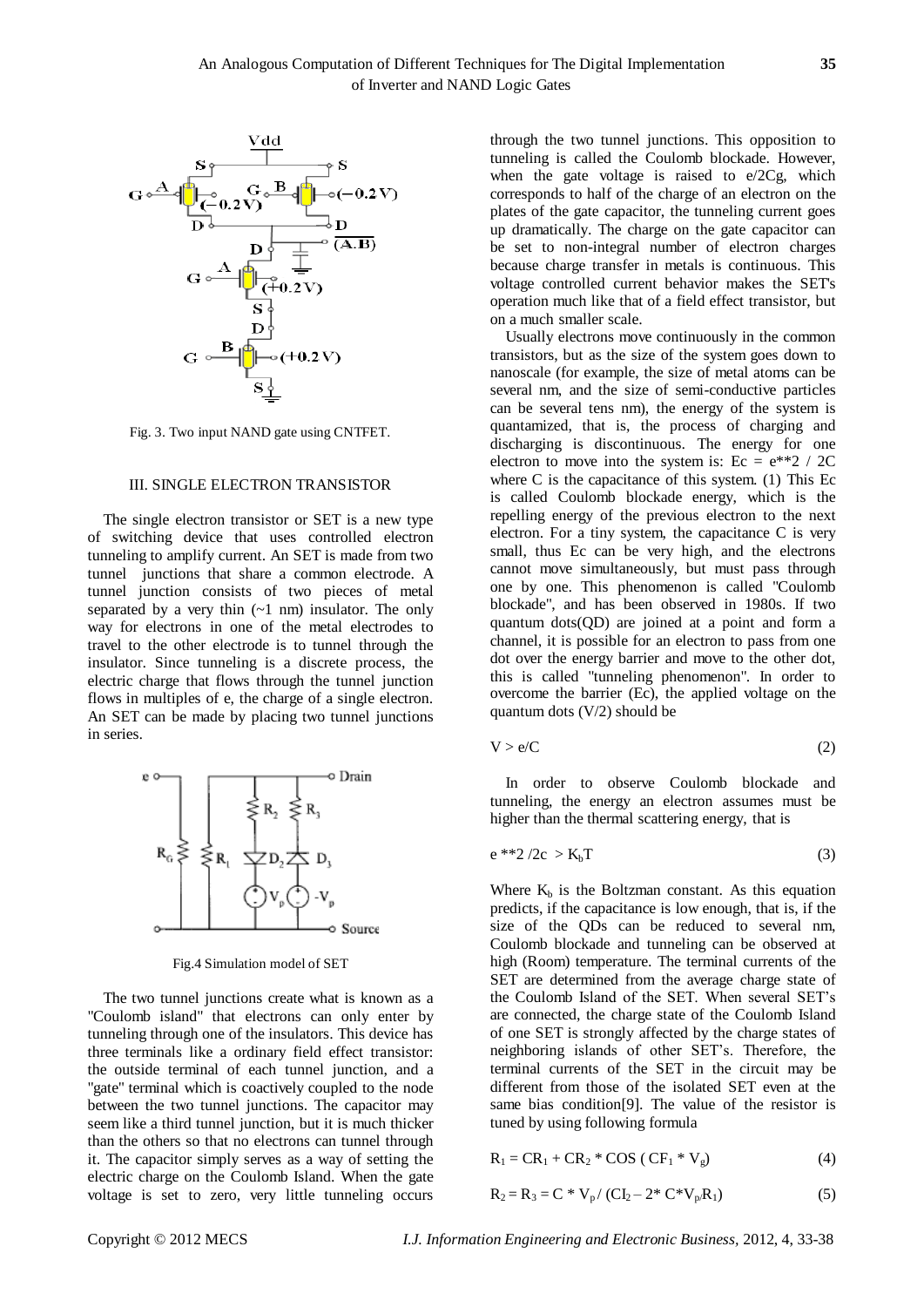# **3.1 SET'S Model**

The single electron transistor (SET) is a new type of switching device that uses controlled electron tunnelling to amplify current. An SET is made from two tunnel junctions that share a common electrode. A tunnel junction consists of two pieces of metal separated by a very thin insulator. The electrons in one metal electrode tunnel through the insulator and travel to the other electrode. The main advantage of SET based circuits are less power consumption and high speed. This work analysed the performance of the recent possibilities for implementing the digital circuits.



Fig. 5 Inverter Using SET

The Fig 5 shows the SET inverter. When combining two complementary biased SET transistors in a single circuit, we arrive at the SET inverter structure . The upper SET transistor behaves similar to a p-type transistor, while the lower transistor operates similar to an n-type transistor. Output switching (from 0 to 1) is accomplished by transporting electrons (typically over 100) from the output node n2 to the top supply voltage terminal Vs, or (from 1 to 0) by transporting electrons from the bottom ground terminal to the output node n2. Given that SET transistors can be biased such that they behave similar to p or n transistors, we can convert existing CMOS cell libraries to their SET equivalents.



Fig.6 NAND Gate Using SET

First, the designs only operate correctly when the current though an "open" transistor consists of a large number of electrons. Given that electron tunneling is a sequential process, this is obviously a far slower process then the transport of only one electron through

the same junction. Second, the "closed" transistor is not completely closed, resulting in a static current and a dramatic increase in power consumption.

Table: Comparison of CMOS and CSET

| Device      | Speed       | power              | Number of          |
|-------------|-------------|--------------------|--------------------|
|             |             |                    | <b>Transistors</b> |
| <b>CMOS</b> | 250MHZ-1GHZ | 546.61mw           | 272                |
| <b>CSET</b> | 10GHZ       | 27.2 <sub>nw</sub> | 272                |

## IV.FINFET

FinFET , a double gate field effect transistor is more versatile than traditional single gate field effect transistors because it has two gates that can be controlled independently. The second gate is used to dynamically control the threshold voltage of the first gate in order to improve the performance and leakage power. FinFET logic has significant advantages over static CMOS logic and pass transistor logic in terms of power consumption and cell area. FinFET is equivalent to two MOSFETS connected in parallel. FinFET logic circuits achieve significant area and power reduction without voltage or transistor scaling.

The additional back gate of a FinFET gives circuit designers many options. The back gate can serve as a secondary gate that enhances the performances of the front (primary) gate. For example, if the front gate voltage is VDD (transistor is ON) the back gate can be biased to VDD to provide bigger current drive, which reduces transistor delay. If the front gate voltage is 0 (transistor is OFF), the back gate can be biased to 0, which raises the threshold voltage of the front gate and reduces the leakage current. Most recent FinFET circuit researches, such as FinFET SRAM, focus on utilizing the back gate to improve circuit performance. On the other hand, the back gate can also be used to reduce the number of transistors needed to implement many logic functions. For a NFinFET, the transistor turns on if either the front gate or the back gate is VDD – this is equivalent to two NMOS transistors in parallel. Recent researches, such as a 3-transistor FinFET NAND gate, utilize this property. However, we have not seen any research that utilizes this property beyond a simple logic gate such as a NAND gate. The focus of this paper is to expand the idea of using both gates of FinFET as inputs to more complicated logic circuits, and provide insight on how to design a FinFET-based circuit with independent inputs for any logic function.

# **4.1.FinFET Model**

TCMS is based on the observation that in an overdriven inverter, both subthreshold leakage and current drive can be controlled simultaneously[10]. We illustrate this concept using Fig. 7, where inverter (a) is a so-called high-Vdd inverter, that is, it is connected to VHdd and VH ss. Inverter (b) is a low-Vdd inverter, that is, it is connected to VLdd and VLss. The values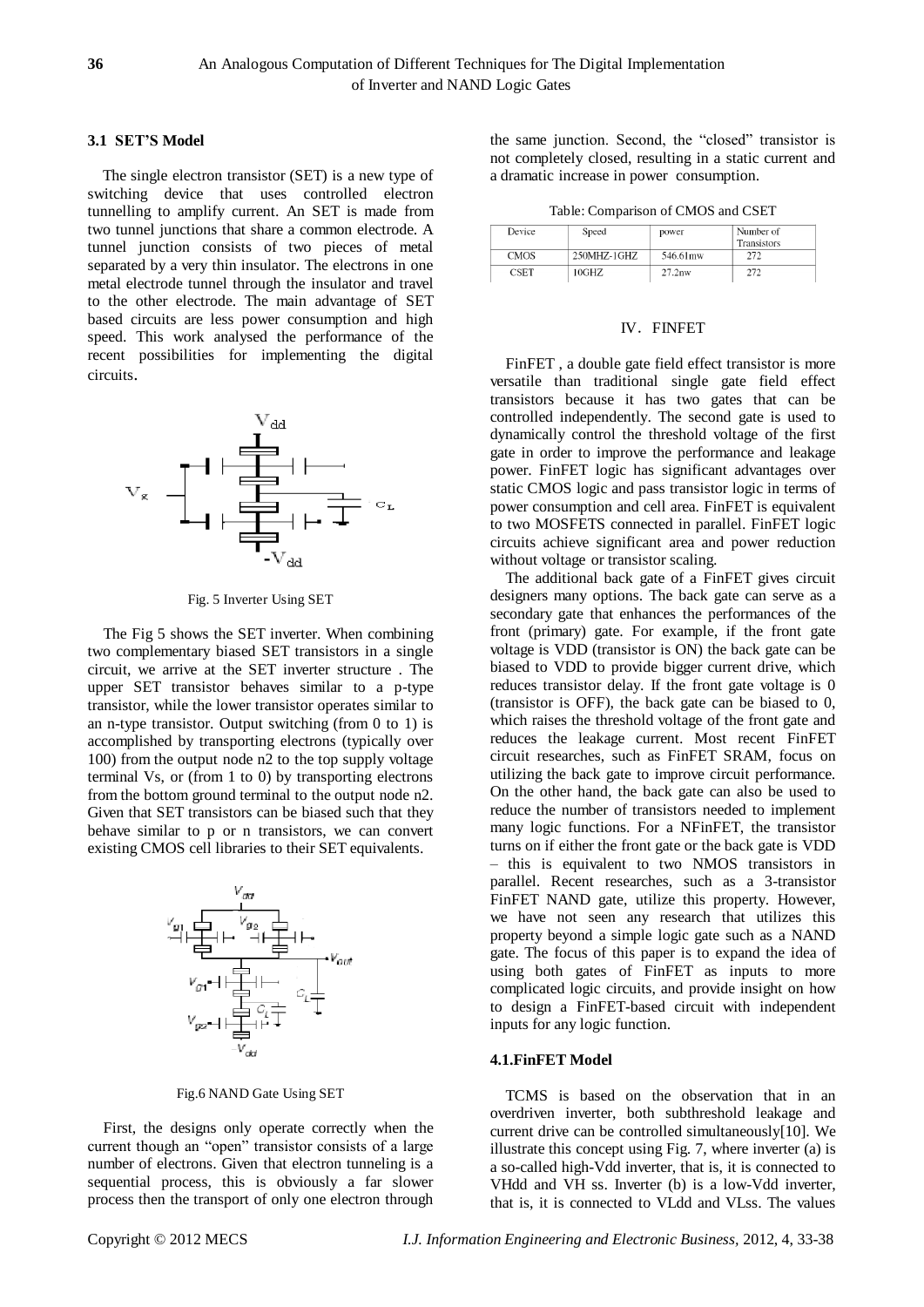of VHdd, VHss, and VLdd are 1.08, \_0.1 and 1.0 V, respectively. VL ss is assumed to be tied to a ground. Inverter (b) is, thus, overdriven. From this point on, it is assumed that any inverter connected to VH Dd is also connected to VHss and similarly for the lower supply voltages. To illustrate the principle of TCMS, let Vin in Fig. 7 be held at the logic 0 voltage and, thus,V ¼ VHdd. Then, subthreshold leakage through inverter (b) is determined by the leakage through the ptype FinFET, while the inverter's delay is determined, to a large extent, by the current through the n-type FinFET. According to the above equation, the Vth of the p-type FinFET is increased due to the reversebiased voltage of 0.08 V observed at its gates, thereby reducing subthreshold leakage. The Vth of the n-type FinFET, which is operating in the strong-inversion region, is not appreciably altered. Nevertheless, it experiences a forward-biased voltage of 1.08 V, which is higher than the normal gate drive of 1.0 V at the inverter input. This leads to a somewhat higher drive current. Similarly, the application of a logic 1 voltage at the circuit input leads to a reduction in the leakage of the n-type FinFET and improvement in the drive strength of the p-type FinFET.



Fig.7 Inverter using FinFET

TCMS can be extended to any logic gate based on SGmode FinFET logic gates. This is explained next. Consider the two-input NAND gate shown in Fig. 8. The power supply voltages for the NAND gates are VL ddand VLss. Consider the two inputs a and b. They may be the outputs of a high-Vdd gate or a low-Vdd gate (a high-Vdd gate is connected to VH dd and VHss, and a low-Vdd gate to VLdd and VLss). During circuit synthesis, when this gate is embedded in a larger circuit, it might so happen that a is the output of a high-Vdd gate and b comes from a low-Vdd gate, or vice versa. Suppose the former is true. Thus, the FinFETs connected to input a follow the TCMS principle explainedabove. FinFETs connected to input b cannot employ the TCMS principle because there is no gate-to-source voltage difference to exploit.On the other hand, if the power supply voltages for the NAND gate are VHdd and VH ss, then the FinFETs connected to input a will not be able to take advantage of the TCMS principle. Also, input b is from the output of a low-Vdd gate and is driving ahigh-Vdd gate. This results in an increased leakage current because the ptype FinFET is forward-biased by VHdd \_ VLdd. To avoid this problem, a level-convertermay be used to restore the signal to VH dd. These level-converters may be combined with a flip-flop, as in the clustered voltage scaling (CVS) technique , to minimize the power for voltage-level restoration. In an "asynchronous" approach, such as extended clustered voltage scaling (ECVS), level-converters may be inserted between logic gates connected to VL dd and VHdd . In such schemes, the power and delay overheads for the level-converters are large.

In the case of TCMS, using level-converters is not an attractive option, because power savings are obtained through the use of overdriven gates, the frequent use of which necessitates frequent level conversion. However, level conversion can be built into logic gates without requiring the use of levelconverters , through the use of a high-Vth FinFET at the inputs of high-Vdd gates that need to be driven by a low-Vdd input voltage. FinFET Vth may be controlled through a number of mechanisms. For example, there are several process-related options to statically control the Vth of a FinFET, e.g., channel doping, gate work function engineering, or asymmetrical double gates . The first step towards evaluating the utility of the TCMS principle for arbitrary logic circuits involves the design of technology libraries, consisting of high-Vdd cells, low-Vdd cells, low-Vdd cells that are being driven by high-Vdd cells, and high- Vdd cells that are being driven by low-Vdd cells. All these cells have to be characterized at both high-Vth and low-Vth. Thus, the design variables that need to be targeted are supply voltage, input gate voltage, and threshold voltage. Hence, for a two-input NAND gate of a given size, we have five design variables: supply voltage, gate input voltage for input a, gate input voltage for input b, Vth for FinFETs connected to input a, and Vth for FinFETs connected to input b. If the Vth of a p-type FinFET connected to an input is high (low), then thecorresponding n-type FinFET connected to the same input also has a high (low) Vth.



Fig.8 Nand gate using FINFET